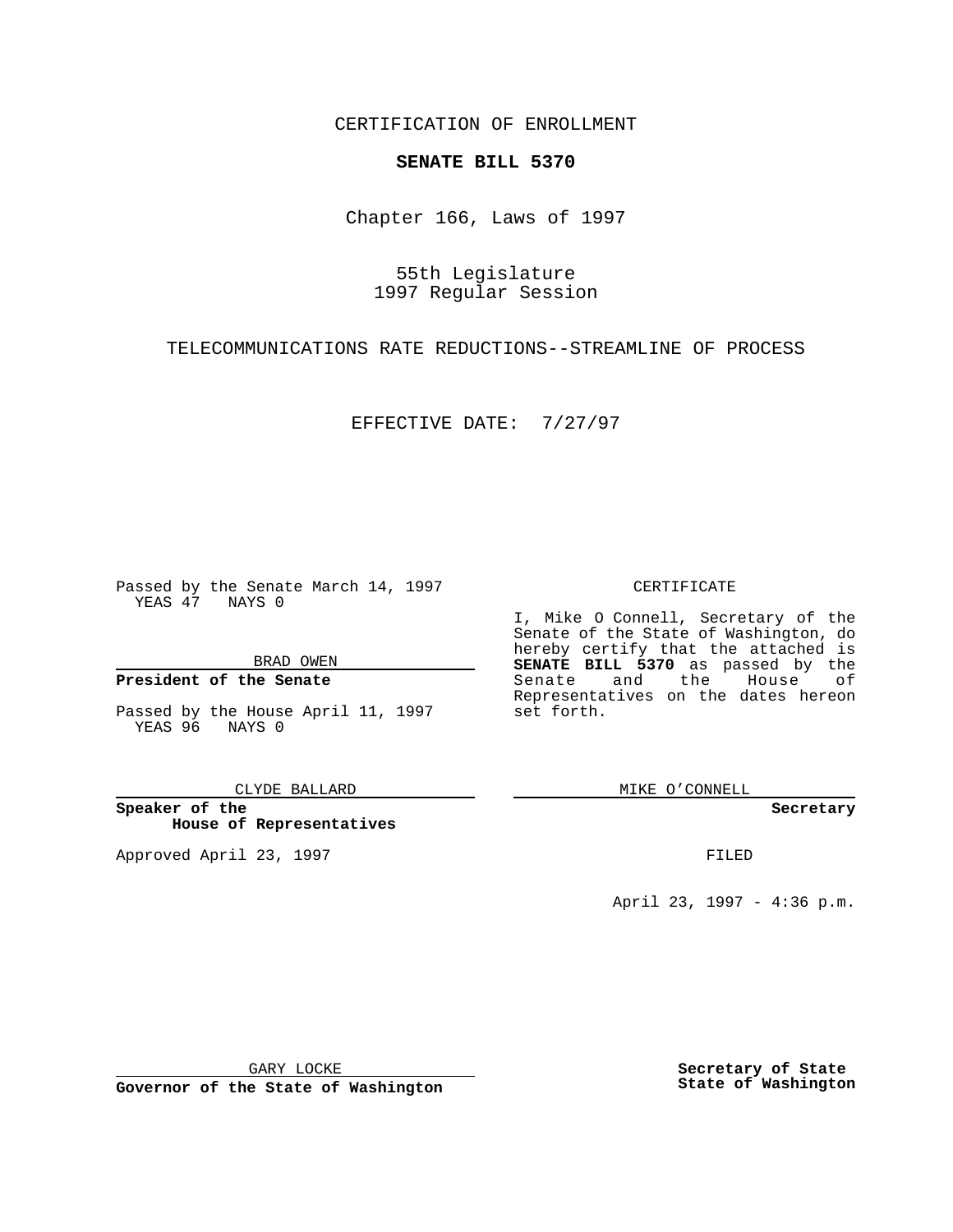# **SENATE BILL 5370** \_\_\_\_\_\_\_\_\_\_\_\_\_\_\_\_\_\_\_\_\_\_\_\_\_\_\_\_\_\_\_\_\_\_\_\_\_\_\_\_\_\_\_\_\_\_\_

\_\_\_\_\_\_\_\_\_\_\_\_\_\_\_\_\_\_\_\_\_\_\_\_\_\_\_\_\_\_\_\_\_\_\_\_\_\_\_\_\_\_\_\_\_\_\_

Passed Legislature - 1997 Regular Session

### **State of Washington 55th Legislature 1997 Regular Session**

**By** Senators Finkbeiner, Brown, Hochstatter, Strannigan, Rossi, Sheldon, Patterson and Winsley; by request of Utilities & Transportation Commission

Read first time 01/24/97. Referred to Committee on Energy & Utilities.

 AN ACT Relating to reducing the time required for public notice of telecommunications rate reductions; and reenacting and amending RCW 80.36.110.

BE IT ENACTED BY THE LEGISLATURE OF THE STATE OF WASHINGTON:

 **Sec. 1.** RCW 80.36.110 and 1989 c 152 s 2 and 1989 c 101 s 10 are each reenacted and amended to read as follows:

 (1) Except as provided in subsection (2) of this section, unless the commission otherwise orders, no change shall be made in any rate, 9 toll, rental, or charge, ((which shall have been)) that was filed and published by any telecommunications company in compliance with the requirements of RCW 80.36.100, except after thirty days' notice to the commission and publication for thirty days as required in the case of original schedules in RCW 80.36.100, which notice shall plainly state the changes proposed to be made in the schedule then in force, and the time when the changed rate, toll, or charge will go into effect, and all proposed changes shall be shown by printing, filing and publishing new schedules, or shall be plainly indicated upon the schedules in force at the time and kept open to public inspection. Proposed changes may be suspended by the commission within thirty days or before the